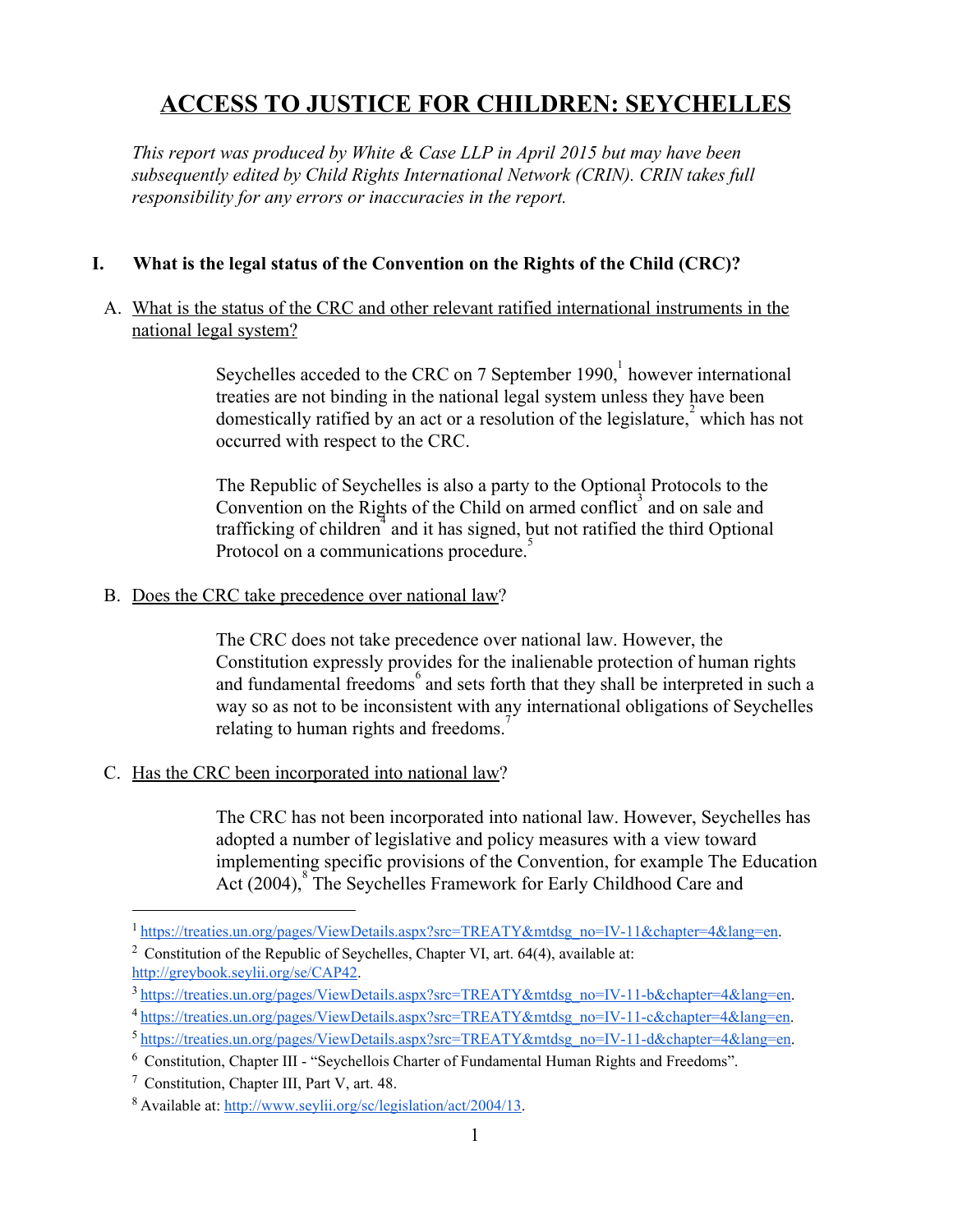Education (2010), <sup>9</sup> The National Plan of Action for Children (2005-2009), <sup>10</sup> and others.<sup>11</sup> Furthermore, there have been different amendments made to the Children Act e.g. Children ( Amendment) Act 2005, to introduce the National Commission for Child Protection. 12

D. Can the CRC be directly enforced in the courts?

The CRC cannot be directly enforced in courts in Seychelles. However, courts are required by the Constitution to take judicial notice of international obligations of Seychelles relating to human rights and freedoms, including the views of international and regional bodies administering and enforcing such obligations and constitutions of other democratic states and decisions of their courts with respect to the same. $^{13}$ 

E. Are there examples of domestic courts using or applying the CRC or other relevant international instruments?

> According to a report submitted by the State to the UN Committee on the Rights of the Child, the Supreme Court of Seychelles has directly quoted the CRC in key decisions, for example *Durup v. Durup – Civil Appeal No. 1 of 2000*, reinforcing the principle of the "best interest of the child" as the paramount consideration in the courts' and tribunals' decision making process.<sup>14</sup> The best interest principle is also followed in proceedings before the Family Tribunal where the bulk of the cases are child related and include maintenance, access and custody. 15

### **II. What is the legal status of the child?**

<sup>9</sup> Available at:

[http://www.africanchildforum.org/clr/policy%20per%20country/seychelles/seychelles\\_earlychildhood\\_2011\\_](http://www.africanchildforum.org/clr/policy%20per%20country/seychelles/seychelles_earlychildhood_2011_en.pdf) [en.pdf](http://www.africanchildforum.org/clr/policy%20per%20country/seychelles/seychelles_earlychildhood_2011_en.pdf).

 $10$  Available at:

[http://wbgfiles.worldbank.org/documents/hdn/ed/saber/supporting\\_doc/AFR/Seychelles/ECD/25%20Seychell](http://wbgfiles.worldbank.org/documents/hdn/ed/saber/supporting_doc/AFR/Seychelles/ECD/25%20Seychelles%20National%20Plan%20of%20Action%202009.pdf) [es%20National%20Plan%20of%20Action%202009.pdf](http://wbgfiles.worldbank.org/documents/hdn/ed/saber/supporting_doc/AFR/Seychelles/ECD/25%20Seychelles%20National%20Plan%20of%20Action%202009.pdf).

<sup>11</sup> UN Committee on the Rights of the Child, *Concluding Observations to the combined second, third and fourth periodic reports of the Seychelles*, CRC/C/SYC/CO/2-4, 23 January 2012, paras 4-6, available at: http://tbinternet.ohchr.org/\_layouts/treatybodyexternal/Download.aspx?symbolno=CRC/C/SYC/CO/2-4&Lan [g=En.](http://tbinternet.ohchr.org/_layouts/treatybodyexternal/Download.aspx?symbolno=CRC/C/SYC/CO/2-4&Lang=En)

<sup>12</sup> Children Act, Section 3A(1), available at: [http://greybook.seylii.org/se/CAP28.](http://greybook.seylii.org/se/CAP28)

<sup>13</sup> Constitution, Chapter III, Part V, art. 48.

 $14$  Combined second, third and fourth periodic reports of the Republic of Seychelles to the UN Committee on *the Rights of the Child*, CRC/C/SYC/24, 27 April 2011, para. 76, available at: http://tbinternet.ohchr.org/\_layouts/treatybodyexternal/Download.aspx?symbolno=CRC%2fC%2fSYC%2f2-4

[<sup>&</sup>amp;Lang=en](http://tbinternet.ohchr.org/_layouts/treatybodyexternal/Download.aspx?symbolno=CRC%2FC%2FSYC%2F2-4&Lang=en).

<sup>&</sup>lt;sup>15</sup> Comment added by the Ministry of Social Affairs and Judiciary in Seychelles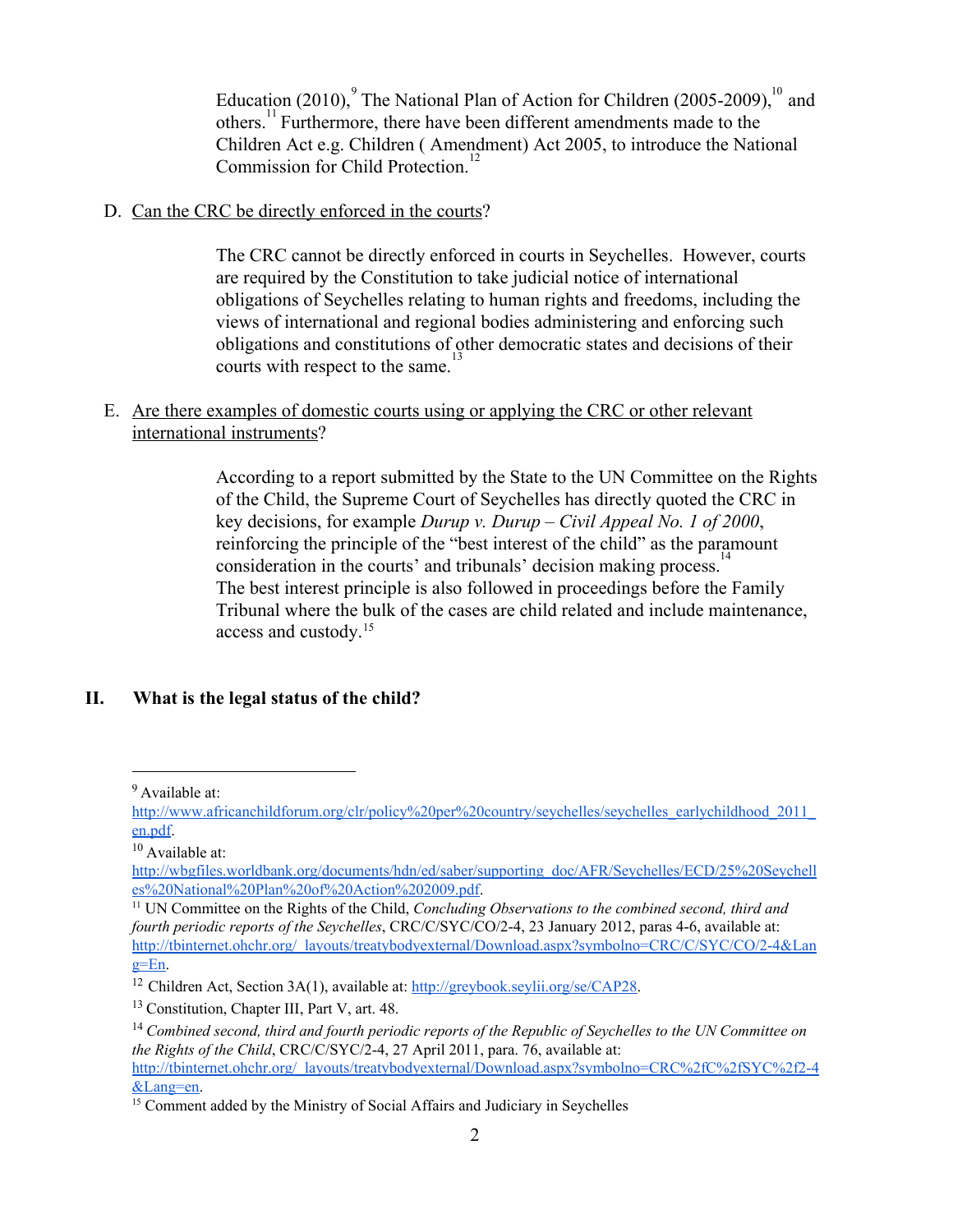A. Can children and/or their representatives bring cases in domestic courts to challenge violations of children's rights?

> Violations of children's rights can be challenged through civil actions in the courts by their parent or guardian.<sup>16</sup> With reference to criminal actions, the Attorney General has the right to prosecute all crimes and offenses over which the courts have jurisdiction.<sup> $17$ </sup>

B. If so, are children of any age permitted to bring these cases by themselves in their own names/on their own behalf, or must the case be brought by or with the assistance of a representative?

> Majority and full legal capacity is attained at the age of  $18<sup>18</sup>$ . It appears that any cases must be brought on the child's behalf by a parent or guardian, with one exception. Children over the age of 14 may, with leave of the Family Tribunal, apply to the Tribunal by themselves for a protection order under the Family Violence (Protection of Victims) Act.<sup>19</sup> Such application may also be submitted by a parent of guardian, any person residing with the child or the DSS.<sup>20</sup>

> The Civil Code also provides for the judicial appointment of a guardian *ad litem*, who shall have powers to bring cases or intervene in proceedings in name or on behalf of a child or young person. If no one else is appointed, the Attorney General shall represent the interest of the child.<sup>21</sup>

> Under the Children Act, the Director of Social Services (the "DSS") is mandated to act on behalf of children.<sup>22</sup> Through her representatives (*i.e.*, either the senior legal officer or a social worker), the DSS takes matters of violence against children to the Family Tribunal for the appropriate protection orders. The DSS through her representative acts on behalf of children in matters in which children's rights have been and are being violated. $^{23}$

C. In the case of infants and young children, how would cases typically be brought?

As stated above, such cases would have to be brought by a parent or guardian or the DSS where the situation calls for it.

<sup>22</sup> See Children Act, Section 107.

<sup>16</sup> Civil Code, Title IX and Title XI, art. 488, available at: http://greybook.seylii.org/se/CAP33#!fragment/zoupio-Toc399323991.

<sup>17</sup> Code of Criminal Procedure, art. 60, available at: [http://greybook.seylii.org/se/CAP54.](http://greybook.seylii.org/se/CAP54)

<sup>18</sup> Civil Code, Title X, art. 388.

<sup>&</sup>lt;sup>19</sup> Family Violence (Protection of Victims) Act 2000, s. 3, available at: http://greybook.seylii.org/se/2000-4. 20 Ibid.

<sup>&</sup>lt;sup>21</sup> Civil Code, Title IX. See also Children Act, art 21, available at: [http://greybook.seylii.org/se/CAP28.](http://greybook.seylii.org/se/CAP28)

<sup>&</sup>lt;sup>23</sup> Reply of the Republic of Seychelles to the Questionnaire to Governments part of the UN Study on Violence *Against Children, Questionnaire to Government*, 22 July 2005, available at: [http://www.ohchr.org/Documents/HRBodies/CRC/StudyViolenceChildren/Responses/Seychelles.pdf.](http://www.ohchr.org/Documents/HRBodies/CRC/StudyViolenceChildren/Responses/Seychelles.pdf)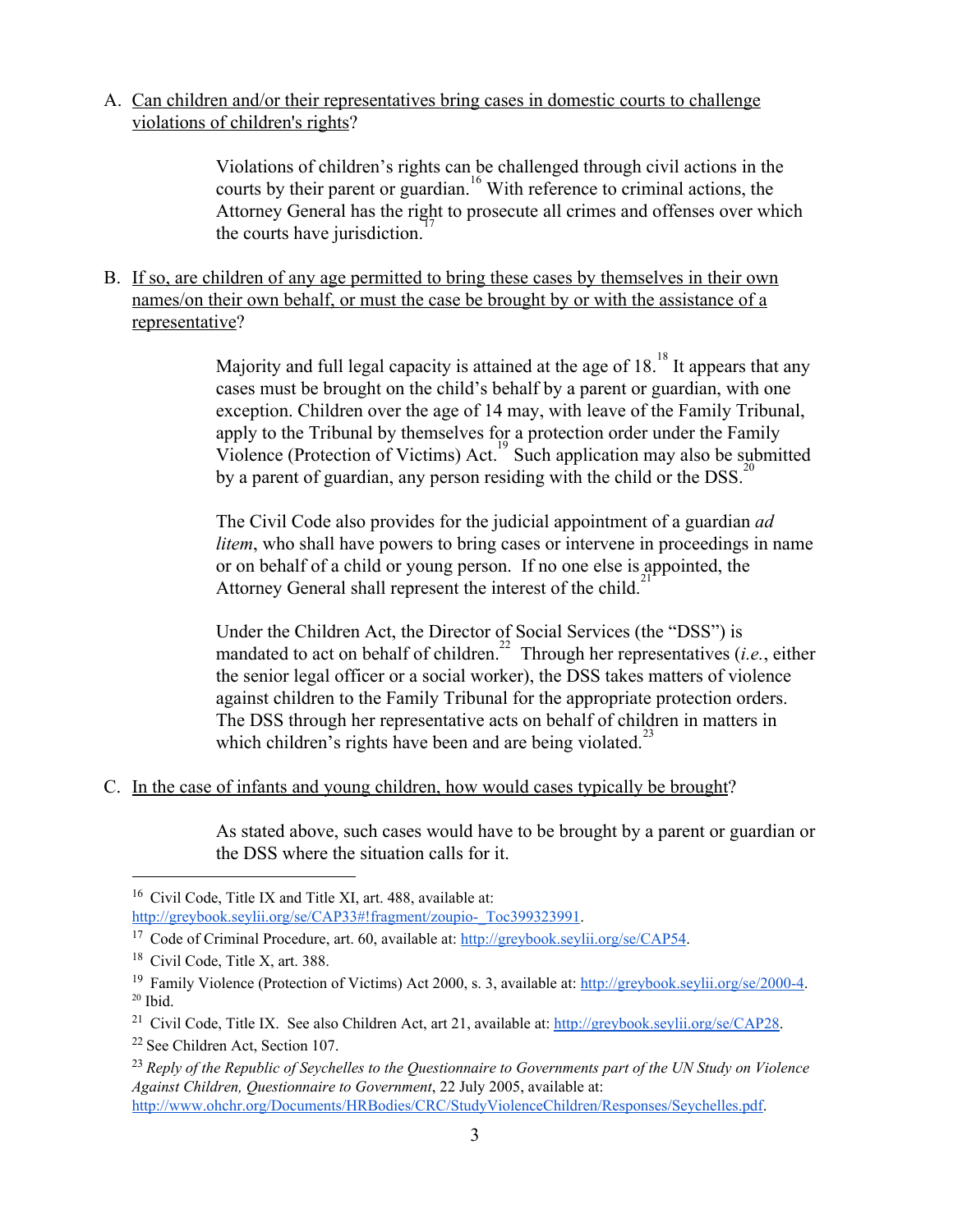#### D. Would children or their representatives be eligible to receive free or subsidized legal assistance in bringing these kinds of cases?

Legal aid in the form of representation is available to parties in civil and criminal cases. With reference to civil proceedings, legal aid is available to any person whose disposable income does not exceed certain levels (set forth in detail in the Social Security Act).<sup>24</sup> Similarly, with reference to criminal proceedings, legal aid is available to any person charged with an offence if he is unable to meet the expenses of the proceeding without undue hardship to himself or his dependents due to his financial situation.<sup>25</sup> No specific provisions are made for cases brought on behalf of children.

E. Are there any other conditions or limits on children or chosen legal representatives bringing cases (*e.g.*, would a child's parents or guardian have to agree to a case being brought)?

No further limitations or conditions were identified.

### III. **How can children's rights violations be challenged before national courts?**

A. If there is a potential violation of the Constitution or other principles established in domestic law, or with the CRC or other relevant ratified international/regional instruments, how can a legal challenge be brought?

> The Constitution is the supreme law of Seychelles and any other law found to be inconsistent with the Constitution is void.<sup>26</sup> Anyone claiming a violation of any constitutional provision, including any of the human rights and fundamental freedoms set forth in Charter III of the Constitution the Seychellois Charter of Fundamental Human Rights and Freedoms, may bring a challenge at the Constitutional Court.<sup>27</sup> The Constitution provides that only the Supreme Court of Seychelles has jurisdiction in respect of matters relating to the application, contravention, enforcement or interpretation of the Constitution.<sup>28</sup> When a question of the constitutionality of a legal provision arises in other proceedings before a lower court, the court shall immediately halt the procedure and refer the question to the Constitutional Court.<sup>29</sup>

> The Ombudsman of the Seychelles can investigate complaints by persons or bodies alleging an injustice or a violation of a right in the Seychellois Charter of

<sup>&</sup>lt;sup>24</sup> Legal Aid Act, Sections 3-4, available at: [http://greybook.seylii.org/se/CAP110.](http://greybook.seylii.org/se/CAP110)

<sup>&</sup>lt;sup>25</sup> Legal Aid Act, Sections 6-7.

<sup>26</sup> Constitution, Chapter I, art. 5.

<sup>27</sup> Constitution, arts. 46 and 130.

<sup>28</sup> Constitution, art. 130.

<sup>&</sup>lt;sup>29</sup> Constitution, art.  $46(7)$  and  $130(6)$ .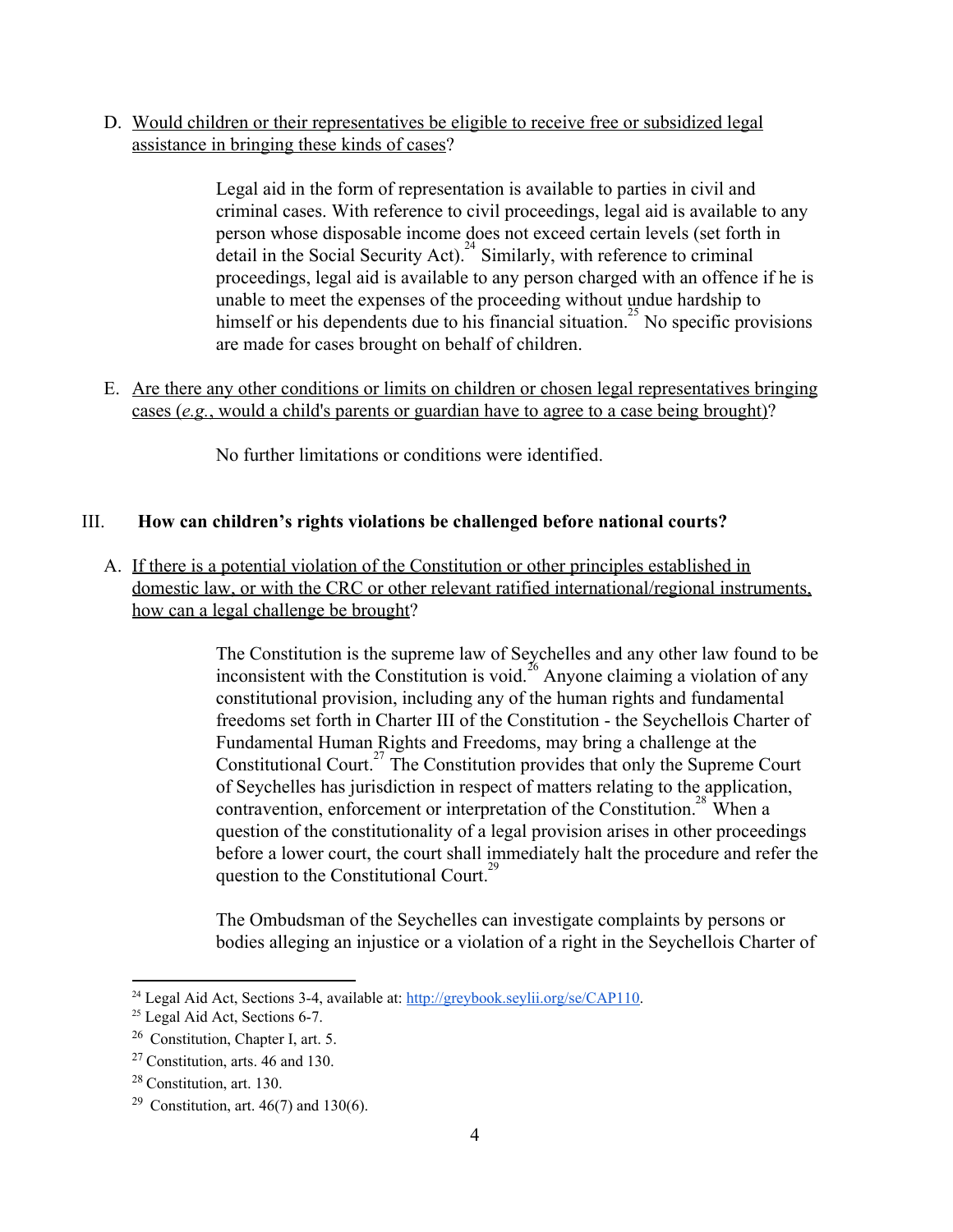Fundamental Human Rights and Freedoms by an action of a public authority.<sup>30</sup> He may also assist a complainant in legal proceedings challenging a human rights violation, appear as party to proceedings concerning human rights violations with the court's permission and initiate proceedings relating to the constitutionality of a law or of the provisions of a law.<sup>31</sup>

Complaints of violations of a right in the Seychellois Charter of Fundamental Human Rights and Freedoms by another person may be submitted to the National Human Rights Commission. 32

In addition, there are two regional mechanisms available to children complainants from Seychelles.

First, individuals, including child victims, their parents or legal representatives, groups, or NGOs recognised by the African Union may submit complaints (known as "communications") to the African Committee of Experts on the Rights and Welfare of the Child ("African Committee") about violations of the African Charter on the Rights and Welfare of the Child ("African Children's Charter").<sup>33</sup> All available domestic remedies must have been exhausted before bringing a case to the African Committee.<sup>34</sup> The complaint must include, amongst other things, the name of the person filing it or, in the case of an NGO, the name of the legal representative, and whether or not the complainant wishes to remain anonymous and the reasons for this.<sup>35</sup> The African Committee will investigate the complaint and decide on the merits of the case, and make recommendations to the State, which may include compensation to the victim(s) and measures to prevent recurrence of the violation.<sup>36</sup>

Second, individuals, groups or NGOs may submit complaints (known as "communications") to the African Commission on Human and Peoples' Rights ("African Commission") about violations of the African Charter on Human and Peoples' Rights ("African Charter").<sup>37</sup> All available domestic remedies must

<sup>33</sup> African Charter on the Rights and Welfare of the Child ("African Children's Charter"), Article 44, available at: http://acerwc.org/the-african-charter-on-the-rights-and-welfare-of-the-child-acrwc/acrwc-charter-full-text/. For more information about communications, see: http://acerwc.org/the-committees-work/communications/.

http://co-guide.org/mechanism/african-committee-experts-rights-and-welfare-child-communication-procedure

<sup>30</sup> Constitution, Schedule 5, s. 1.

<sup>31</sup> Ibid.

<sup>&</sup>lt;sup>32</sup> Protection of Human Rights Act, s. 6, available at: [http://www.seylii.org/sc/legislation/act/2009/3.](http://www.seylii.org/sc/legislation/act/2009/3)

<sup>&</sup>lt;sup>34</sup> African Committee of Experts on the Rights and Welfare of the Child, 'Communications', available at: http://acerwc.org/the-committees-work/communications/.

<sup>35</sup> War Resisters' International, Quaker United Nations Office Geneva, Conscience and Peace Tax International and the CCPR Centre, 'African Committee of Experts on the Rights and Welfare of the Child: communication procedure', 2012, available at:

<sup>.&</sup>lt;br><sup>36</sup> Ibid.

<sup>&</sup>lt;sup>37</sup> African Charter on Human and Peoples' Rights ("African Charter"), Article 55, available at: <http://www.achpr.org/instruments/achpr>.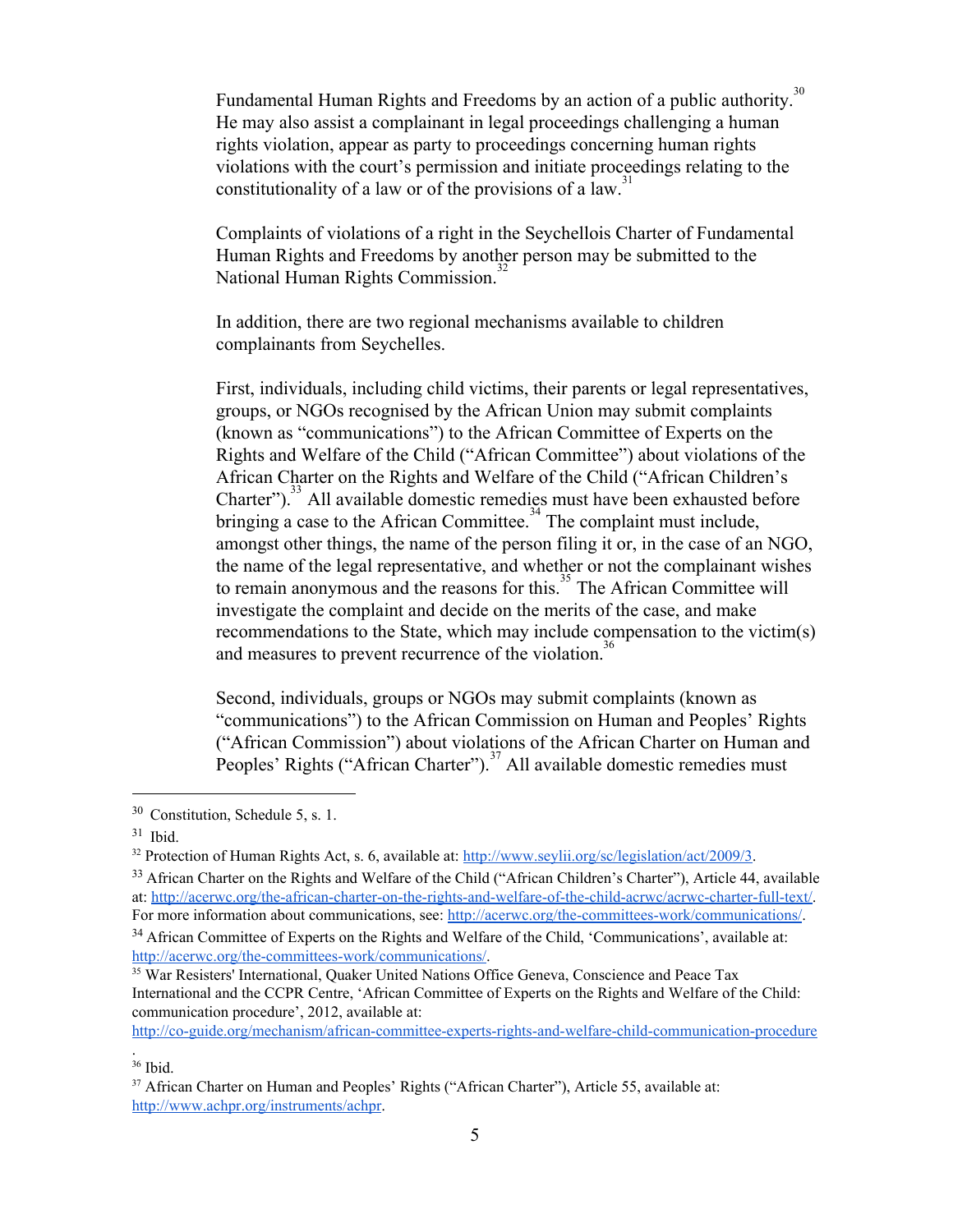have been exhausted before bringing a case to the African Commission.<sup>38</sup> The complaint must include, amongst other things: the name of the person filing it or, in the case of an NGO, the name of the legal representative; whether or not the complainant wishes to remain anonymous and the reasons for this; and the name of the victim, in a case where he/she is not the complainant.<sup>39</sup> The African Commission will investigate the complaint and decide on the merits of the case, and make recommendations to the State, which may include compensation to the victim(s) and measures to prevent recurrence of the violation.<sup>40</sup> If the case relates to serious or massive human rights violations or if the Commission considers that the State is unwilling to comply with its recommendations in the case, the Commission may refer the complaint to the African Court on Human and Peoples' Rights.<sup>41</sup>

### B. What powers would courts have to review these violations, and what remedies could they offer?

The civil and criminal courts and tribunals are empowered with various types of remedies. Courts may award damages in civil cases.<sup>42</sup> The provisions of the Penal Code dealing with offenses in matters of violence against children set forth various types of punishment, *e.g.*, fines, payment of compensation, imprisonment, and police supervision.<sup>43</sup> The Family Tribunal may grant a protection order from domestic violence preventing a person from coming into contact with the child.<sup>44</sup>

Upon hearing a claim challenging the constitutionality of a law, the Constitutional Court may declare a law or a provision of such law which contravenes the Constitution void.<sup>45</sup> It may also grant declaratory relief and grant any other remedy available to the Supreme Court which it considers appropriate, including damages. 46

The Ombudsman has the same power to investigate as a judge in the Supreme Court in respect of the attendance of a person before the Ombudsman, the

<sup>38</sup> Ibid., Article 56(5).

<sup>&</sup>lt;sup>39</sup> Rules of Procedure of the African Commission on Human and Peoples' Rights of 2010, Rule 93, available at: http://www.achpr.org/instruments/rules-of-procedure-2010/.

<sup>40</sup> War Resisters' International, Quaker United Nations Office Geneva, Conscience and Peace Tax International and the CCPR Centre, 'African Commission on Human and Peoples' Rights: communication procedure', 2012, available

at:http://co-guide.org/mechanism/african-commission-human-and-peoples-rights-communication-procedure.

<sup>&</sup>lt;sup>41</sup> Protocol to the African Charter on Human and Peoples' Rights on the Establishment of the African Court on Human and Peoples' Rights, Article 5, available at: http://www.achpr.org/instruments/court-establishment; Rules of Procedure of the African Commission on Human and Peoples' Rights of 2010, Rules 84(2) and 118, available at: http://www.achpr.org/instruments/rules-of-procedure-2010.

<sup>42</sup> Code of Civil Procedure Act, s. 223, available at: [http://greybook.seylii.org/se/CAP213.](http://greybook.seylii.org/se/CAP213)

<sup>&</sup>lt;sup>43</sup> Penal Code, Part I, Chapter VI, Sections 25-26.

<sup>44</sup> Family Violence (Protection of Victims) Act, s. 4(2).

 $45$  Constitution, arts.  $46(5)$  and  $130(4)$ .

<sup>46</sup> Ibid.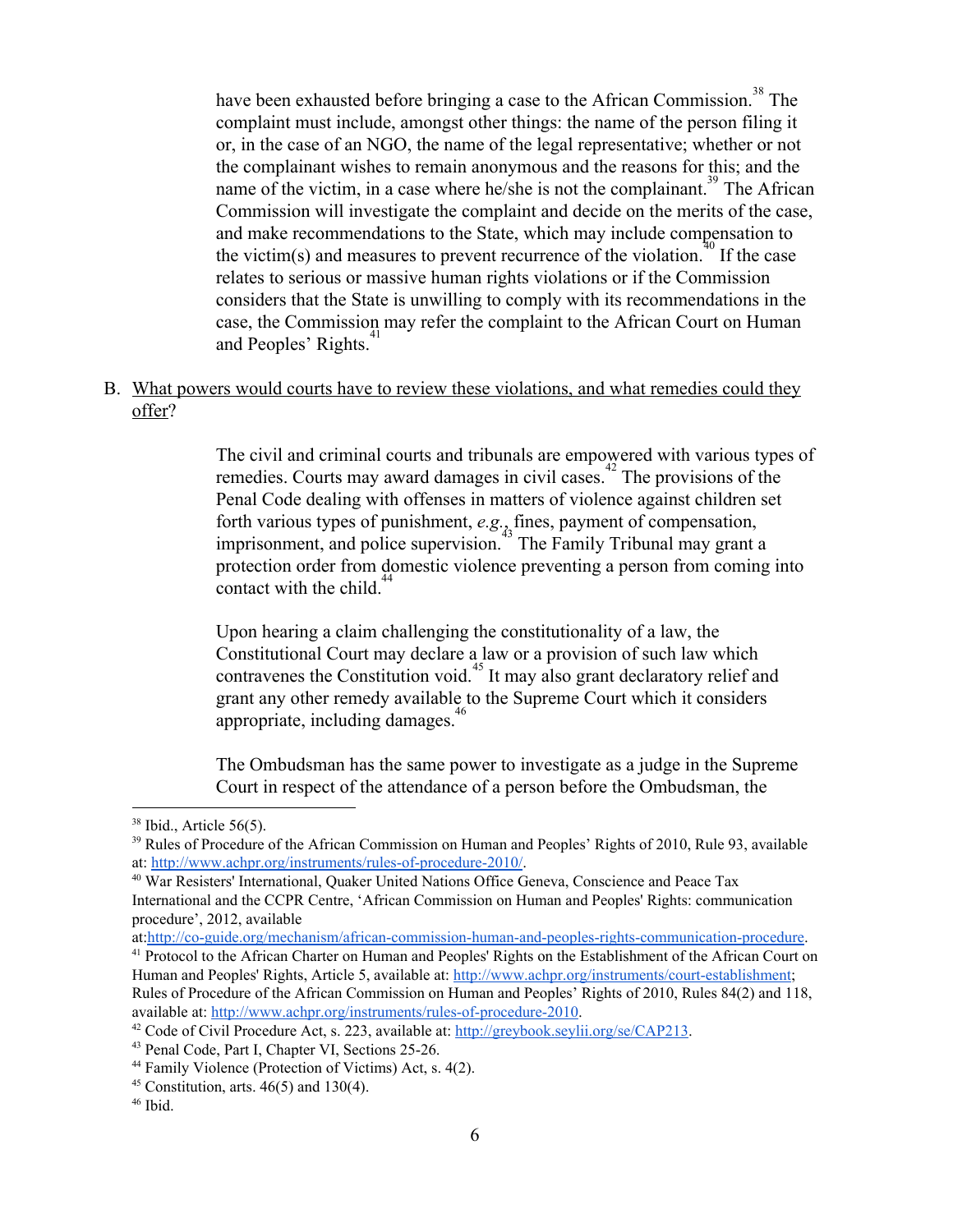examination of any person in relation to an investigation, the production of a document or record relevant to an investigation and the inspection of premises relevant to an investigation.<sup>47</sup> If, after the conclusion of the investigation, the Ombudsman considers that there was an injustice of breach of human rights, he will prepare a report detailing his opinion and any recommendation on rectifying the injustice or breach, including a time limit for acting on the recommendations, and transmit that report to the public bodies concerned.<sup>48</sup> If no action or insufficient action is taken within the time period, the Ombudsman will submit the report to the President and the National Assembly.<sup>49</sup>

The National Human Rights Commission will try to resolve any complaint through a conciliatory procedure,  $50$  but where that attempt is unsuccessful and the Commission concludes that a rights violation has taken place, it can notify the Attorney General, if it appears that an offence has been committed, or another public authority, where disciplinary measures would suffice, and it can also make a recommendation to the President to grant appropriate relief.<sup>51</sup>

C. Would such a challenge have to directly involve one or more individual child victims, or is it possible to challenge a law or action without naming a specific victim?

> The Constitution provides that anyone who claims that a constitutional provision has been or is likely to be contravened with reference to himself or herself may apply to the Constitutional Court.<sup>52</sup>

With reference to other civil and criminal proceedings, it seems that no claim can be brought unless there is a specific victim. However there are provisions allowing that proceedings are held in private if necessary to protect (i) the privacy of the child victim, (ii) the witness from embarrassment or distress, (iii) the witness from being intimidated by the courtroom, and (iv) for any other reason.<sup>53</sup> Furthermore, all proceedings before the Family Tribunal and Juvenile Court are held in private.<sup>54</sup>

D. Is any form of collective action or group litigation possible, with or without naming individual victims?

<sup>47</sup> Constitution, Schedule 5, s. 5.

<sup>48</sup> Constitution, Schedule 5, s. 6.

 $49$  Constitution, Schedule 5, s.  $6(4)$ .

 $50$  Protection of Human Rights Act, s. 6(3).

 $51$  Protection of Human Rights Act, s. 6(4).

<sup>52</sup> Constitution, Chapter III, Part IV, art. 46.

<sup>53</sup> Evidence Act, s. 11, available at: [http://greybook.seylii.org/se/CAP74.](http://greybook.seylii.org/se/CAP74)

<sup>54</sup> Children Act, s. 83 and 93.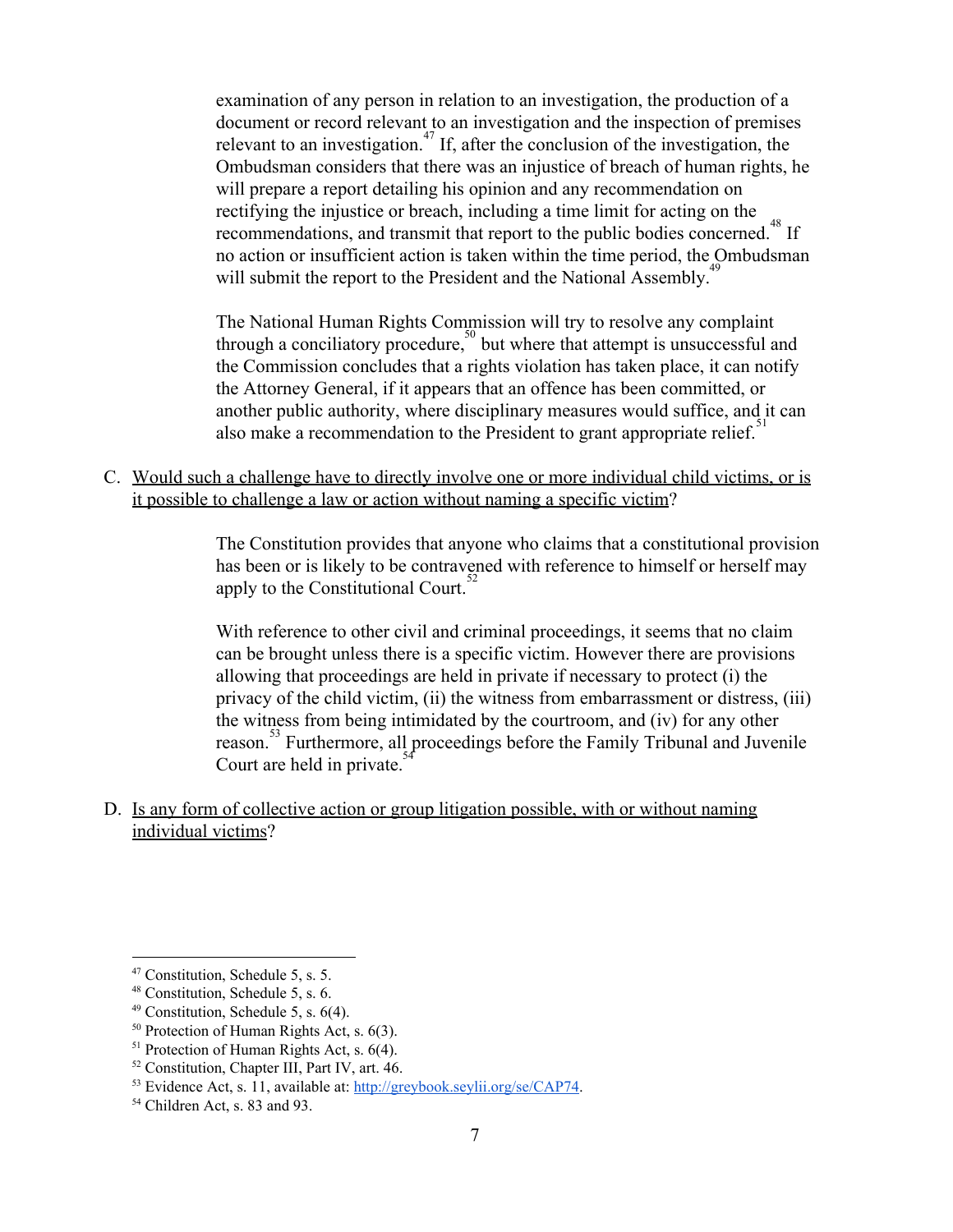Civil suits by several plaintiffs against the same defendant concerning the same matter may be consolidated into one by the court's own motion or on the request of one of the parties.<sup>55</sup>

E. Are non-governmental organizations permitted to file challenges to potential children's rights violations or to intervene in cases that have already been filed?

> Research did not identify any provisions allowing non-governmental organisations to initiate legal proceedings for the protection of children's rights.

- IV. **Practical considerations.** Please detail some of the practical issues, risks and uncertainties that might be involved in bringing a case to challenge a violation of children's rights, such as:
	- A. Venue. In what courts could a case be filed (*e.g.*, civil, criminal, administrative, etc.)? What would the initial filing process entail?

The judiciary in Seychelles consists of the Court of Appeal, the Supreme Court and other subordinate courts.<sup>56</sup> There is a specialised Family Tribunal which hears all matters relating to the care, custody or maintenance of children and matters relating to children who may need compulsory measures of care and consent to medical dental or surgical treatment.<sup>57</sup> The Tribunal was established to ensure that the "best interest of the child" as the overriding principle and to improve access to justice for family matters by avoiding the complex formalities and delays in the regular court system.<sup>58</sup>

The Supreme Court has original jurisdiction in both civil and criminal matters.<sup>59</sup> The magistrates' courts only hear civil suits of a smaller value.<sup>60</sup> All other civil claims are instituted in the Supreme Court<sup>61</sup> by filing a plaint containing the names and places of residence of the parties, the nature of the action and the relief sought and signed by the plaintiff or their counsel.<sup>62</sup> Civil suits against the government are instituted against the Attorney General as a defendant also by filing a plaint. 63

<sup>55</sup> Code of Civil Procedure Act, s. 106.

<sup>56</sup> Constitution, art. 119.

 $57$  Children Act, Part VII – Compulsory Care, Sections  $77 - 78B$ .

<sup>58</sup> *Combined second, third and fourth periodic reports of Seychelles*, para. 75.

<sup>59</sup> Constitution, art. 125 and Court Act, ss. 5 and 9, available at: [http://greybook.seylii.org/se/CAP52.](http://greybook.seylii.org/se/CAP52)

 $60$  Courts Act, s. 38.

<sup>61</sup> Code of Civil Procedure Act, s. 22.

 $62$  Code of Civil Procedure Act, ss. 23-24 and 71.

<sup>63</sup> Code of Civil Procedure Act, s. 29.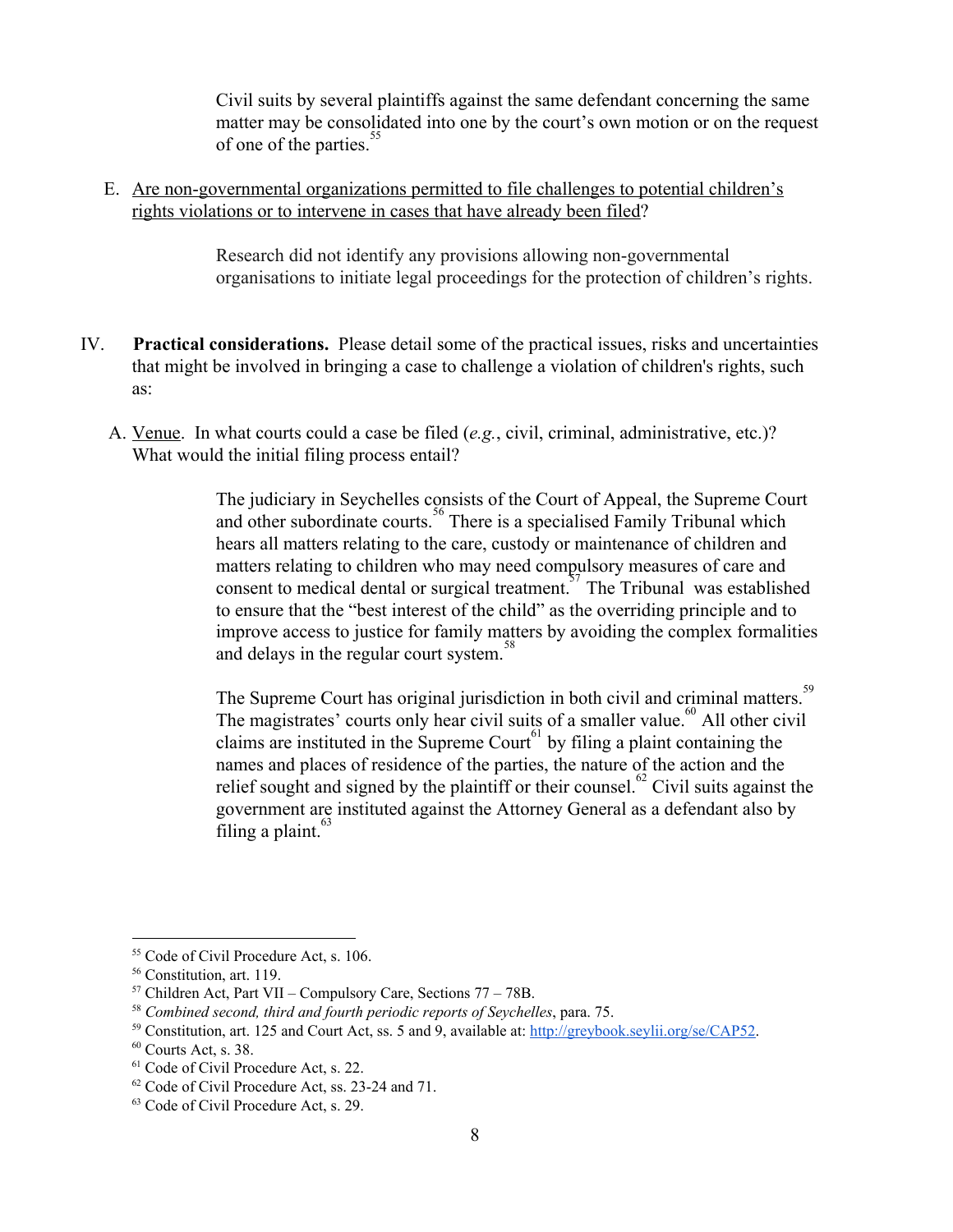Criminal offenses under the Penal Code or other specific crimes may be tried by the Attorney General before the Supreme Court or the magistrates courts.<sup>64</sup> Children accused of crime are tried by a specialised Juvenile Court.<sup>65</sup>

The Supreme Court of Seychelles also sits as a Constitutional Court and has the jurisdiction and powers of a constitutional court and such powers are exercised by not less than two judges of the Supreme Court.<sup>66</sup>

B. Legal aid / Court costs. Under what conditions would free or subsidised legal aid be available to child complainants or their representatives through the court system (i.e., would the case have to present an important legal question or demonstrate a likelihood of success)? Would child complainants or their representatives be expected to pay court costs or cover other expenses?

> For information on eligibility for legal aid, please refer to part II.D of this report.

In general, no civil proceedings can be instituted unless a fee is paid to the court. Suits *in forma pauperis* i.e. without having to pay court fees or costs are 67 allowed if the applicant demonstrates to the court that their financial assets amount to less than 300 Seychellois rupees (approx. £15). <sup>68</sup> Paupers are exempt from paying any court fees, but will be required to pay stamp duty, except if the court decides that the suit relates to public policy.<sup>69</sup> No costs are payable for actions seeking a protective order under the Family Violence (Protection of Victims) Act.<sup> $\pi$ </sup> Research did not identify any other provisions excluding cases brought on behalf of children from payment of court costs. There is no fee attached to instating a case in the Family Tribunal.<sup>71</sup>

C. Pro bono / Financing. If legal aid is not available, would it be possible for child complainants or their representatives to obtain legal assistance from practising lawyers on a pro bono basis, through a children's rights organisation, or under an agreement that does not require the payment of legal fees up front?

> Research did not identify any legal clinics or law firms providing legal services on a pro bono basis in the Seychelles.

<sup>64</sup> Code of Criminal Procedure, art. 4.

<sup>&</sup>lt;sup>65</sup> Children Act, s.93.

<sup>66</sup> Constitution, art. 129.

<sup>67</sup> Code of Civil Procedure Act, s. 28.

<sup>68</sup> Code of Civil Procedure Act, s. 208.

<sup>69</sup> Code of Civil Procedure Act, s. 210.

<sup>70</sup> Family Violence (Protection of Victims) Act 2000, s. 5.

<sup>71</sup> Comment added by the Ministry of Social Affairs and Judiciary in Seychelles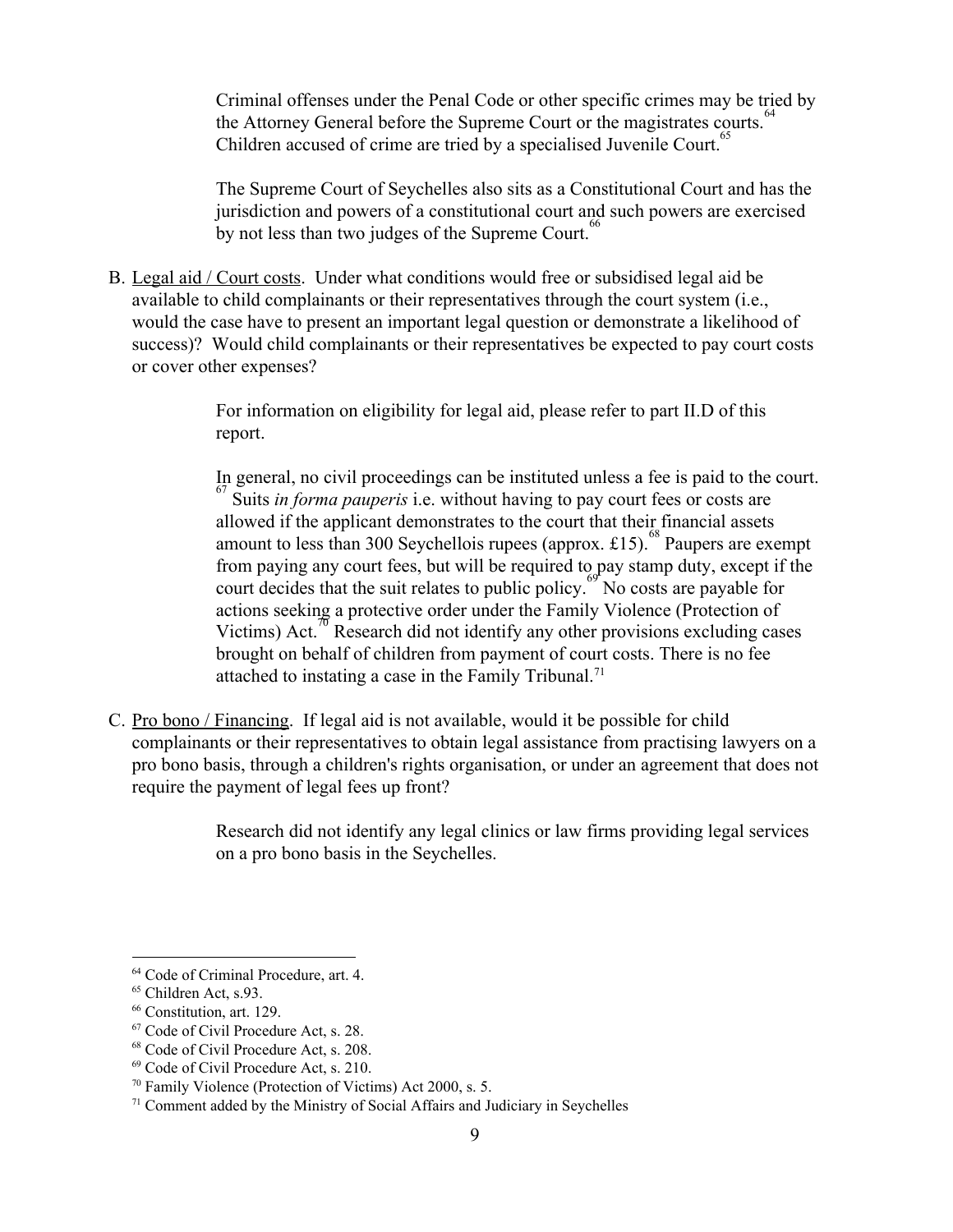D. Timing. How soon after a violation would a case have to be brought? Are there any special provisions that allow young adults to bring cases about violations of their rights that occurred when they were children?

> The rules regarding limitation periods for bringing legal action vary. For instance, the prescription for civil actions could be twenty, ten or five years according to the specific provisions of the Civil Code.<sup>72</sup>

The Ombudsman will not consider complaint submitted over 12 months from the date of the action complained of, except if there is a reasonable cause for the delay.<sup>73</sup> The time limit for complaints to the Human Rights Commission id two years. 74

E. Evidence. What sort of evidence is admissible/required to prove a violation? Are there particular rules, procedures or practices for dealing with evidence that is produced or presented by children?

> The Evidence Act permits evidence to be given by children at any trial unless it appears to the court that the child is incapable of introducing intelligible evidence.<sup>75</sup> Children under the age of 16 years, as well as a witness who is the alleged victim of a sexual offence, are considered to be vulnerable witnesses<sup>76</sup> and the court may decide to make special arrangements to protect such witness from embarrassment or distress or from being intimidated by the atmosphere of the courtroom.<sup>77</sup> The court may order that they be allowed to give evidence through a closed-circuit television or that their view of the accused is obstructed or that they are accompanied by a relative or a friend who might be able to provide emotional support. 78

F. Resolution. How long might it take to get a decision from the court as to whether there has been a violation?

> Practice directives of the Chief Justice of the Supreme Court state that cases involving children should be given some priority in court so as not to prejudice the well-being of the child.<sup>79</sup> In fact, one of the reasons for creating the Family Tribunal was the fact that delays in the ordinary legal system were placing an

<sup>72</sup> Civil Code, Title XX.

<sup>73</sup> Constitution, Schedule 5, s. 1(3).

<sup>&</sup>lt;sup>74</sup> Protection of Human Rights Act, s.  $6(2)$ .

<sup>75</sup> Evidence Act, art. 11A.

 $76$  Evidence Act, art. 11B(1).

 $77$  Evidence Act, art. 11B(2).

 $78$  Evidence Act, art. 11B(1).

<sup>79</sup> *Combined second, third and fourth periodic reports of Seychelles*, para. 78.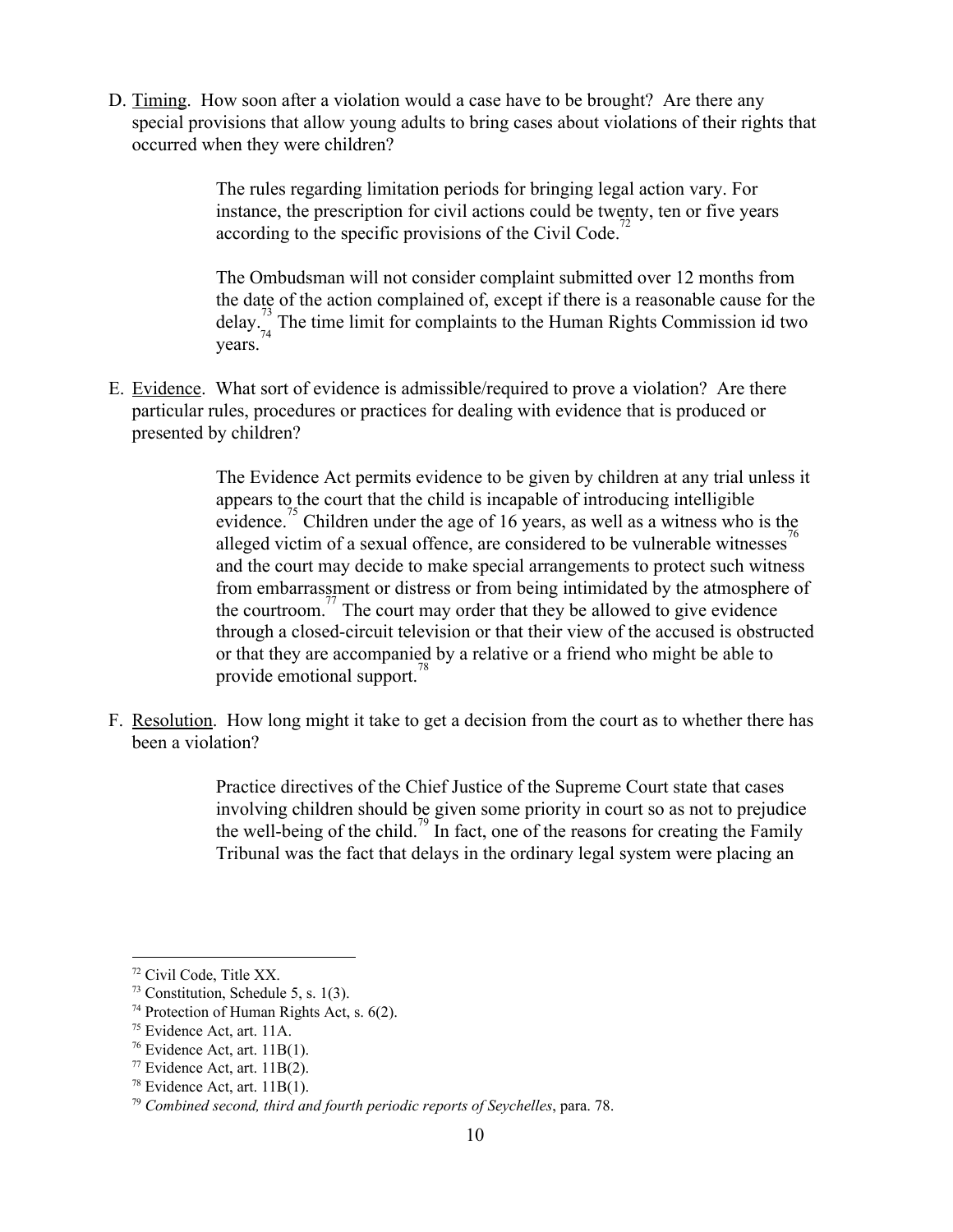unnecessary stress on children.<sup>80</sup> The Family Tribunal does not follow procedure strictly in order to resolve cases more quickly. $81$ 

G. Appeal. What are the possibilities for appealing a decision to a higher court?

Although the Supreme Court has original jurisdiction to hear and decide suits, it also has supervisory jurisdiction over all the lower courts and tribunals and is usually the appellate court for such lower courts and tribunals, including the Family Tribunal.<sup>82</sup> Finally, litigants may appeal from the Supreme Court to the Court of Appeal, which is the final court of appeal.<sup>83</sup> The final stage of appeal from a Family Tribunal decision is to the Supreme Court.

H. Impact. What are the potential short-term and long-term impacts of a negative decision? Is there a possibility for political backlash or repercussions from a positive decision?

> Seychelles has a mixed legal system where the civil law is governed by a Civil Code derived from the French Napoleonic Code, while criminal and procedural law are substantially based on English common law system.<sup>84</sup> There is no rule of precedent and judicial decisions of the higher courts are not binding, however they are generally respected in practice and can influence the lower courts and tribunals. 85

I. Follow up. What other concerns or challenges might be anticipated in enforcing a positive decision?

> With reference to civil suits, in cases in which the party found liable by the court fails to satisfy the judgment or to comply with the order of the court, application with the court may be made for the enforcement and execution of the judgment. Further, on grounds of urgent necessity, the court can direct that a judgment be enforced by execution immediately after judgment.<sup>86</sup>

V. **Additional factors.**Please list any other national laws, policies or practices you believe would be relevant to consider when contemplating legal action to challenge a violation of children's rights.

No further factors were identified.

<sup>80</sup> *Combined second, third and fourth periodic reports of Seychelles*, para. 15.

<sup>81</sup> Seychelles Legal Environment website, available at:

https://sites.google.com/site/theseychelleslegalenvironment/tribunals-and-public-authorities/the-family-tribun [al.](https://sites.google.com/site/theseychelleslegalenvironment/tribunals-and-public-authorities/the-family-tribunal)

 $82$  Court Act, s. 10.

<sup>83</sup> Constitution, art. 120 and Courts Act, s. 12.

<sup>84</sup> Globalex, *Finding the Law in Seychelles*, available at: [http://www.nyulawglobal.org/globalex/Seychelles.htm.](http://www.nyulawglobal.org/globalex/Seychelles.htm)

<sup>85</sup> Ibid.

<sup>86</sup> Code of Civil Procedure, Sections 225 *et seq*.